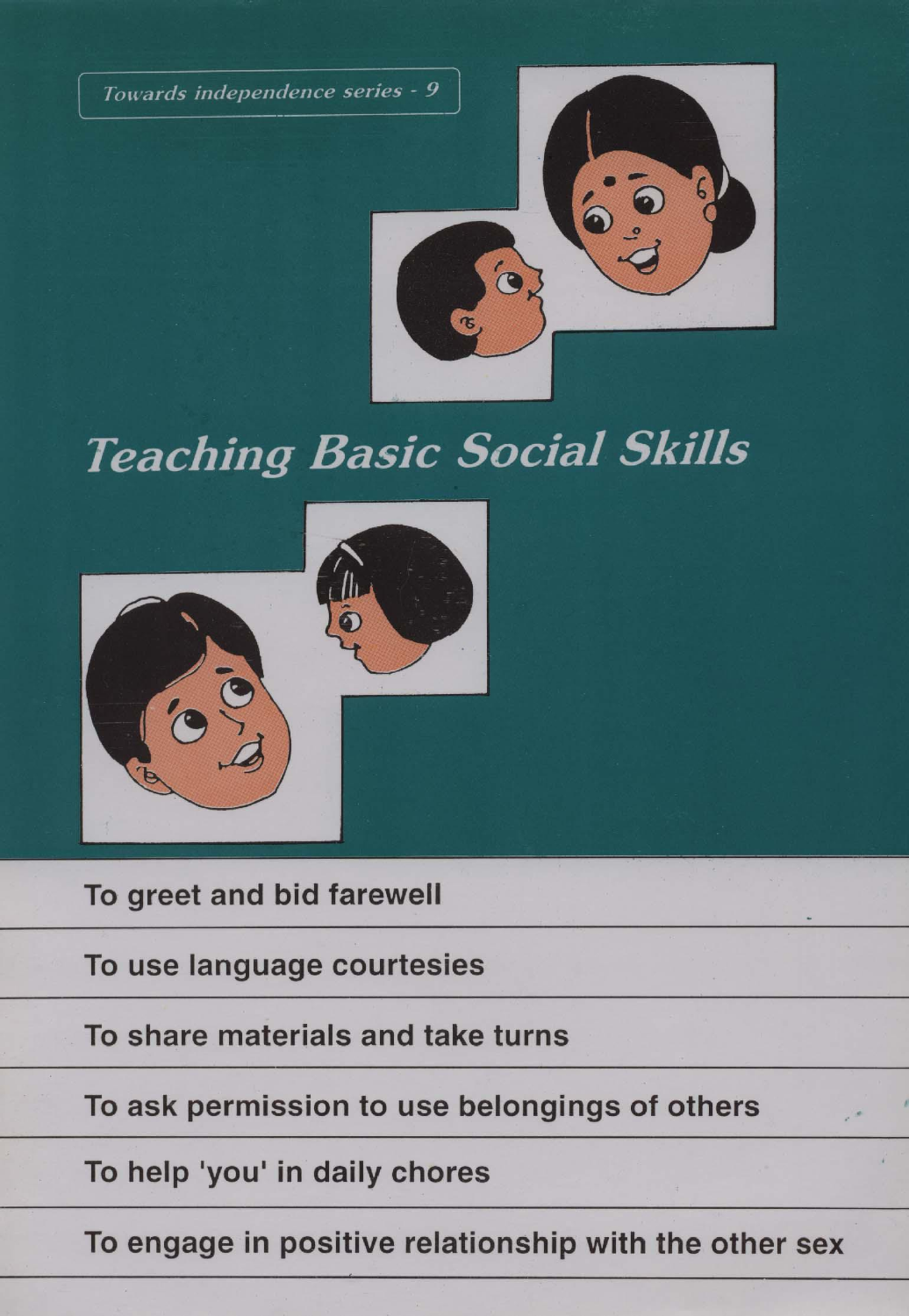# Teaching<br>Basic Social Skills

Towards independence series - 9

(Funded by UNICEF)

National Institute for the Mentally Handicapped

(Ministry of Welfare, Govt. of India) Manovikas Nagar, Bowenpally, Secunderabad 500 011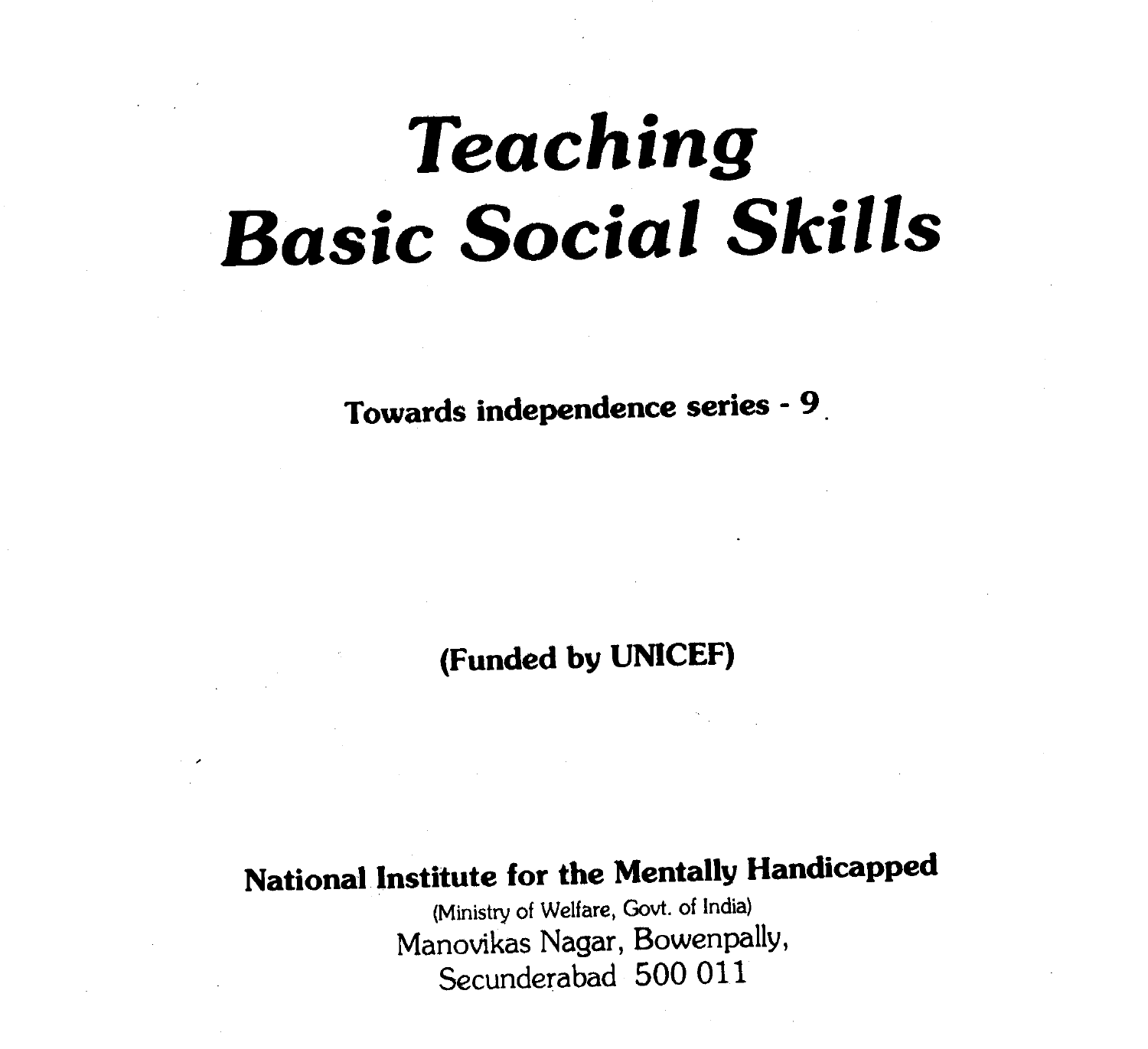Any act that enables a person to interact effectively with others in the home, school and community, without drawing undue attention, is considered as "Socially appropriate".

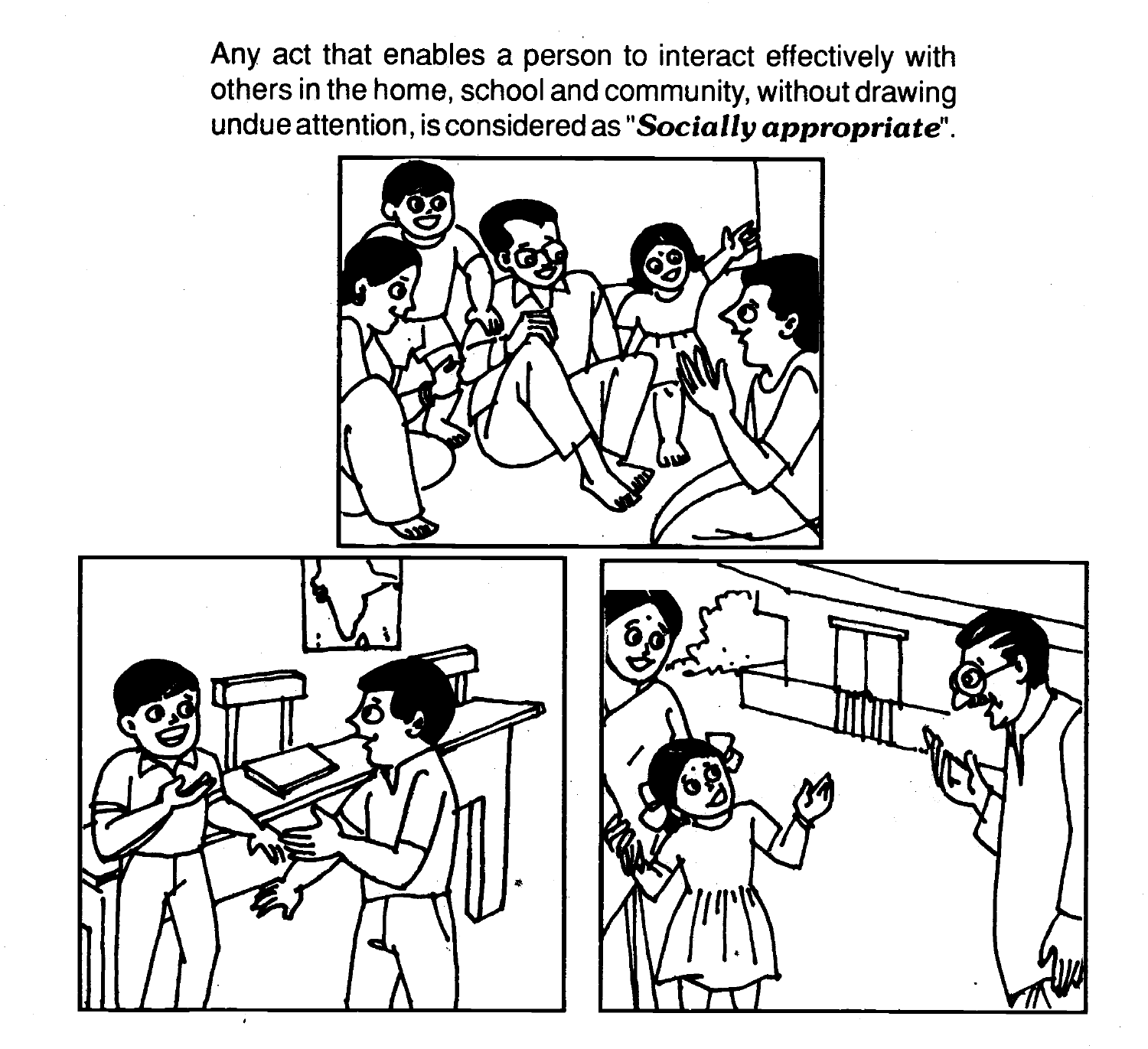# EVERY ACTIVITY WE PERFORM HAS A SOCIAL ELEMENT.

Let us view the fact in the context of a mentally retarded child. A few examples are . . . .

| Social behaviour                           | <b>Activity</b>                              |
|--------------------------------------------|----------------------------------------------|
| Look at people when<br>talking / listening | Maintain eye contact                         |
| Maintain good posture                      | Sit / stand                                  |
| Maintain good physical<br>appearance       | Dress, groom                                 |
| Attend a dinner                            | Feed self                                    |
| Maintain bouy hygiene                      | Bathe, brush                                 |
| Play                                       | Perform gross motor<br>and fine motor skills |
| Greet others                               | Speak / gesture                              |

Thus, we see that 'social element' playsan important role in one's.life, be he/she mentally retarded or not.

> In this booklet, the training aspects of basic social skills have been highlighted.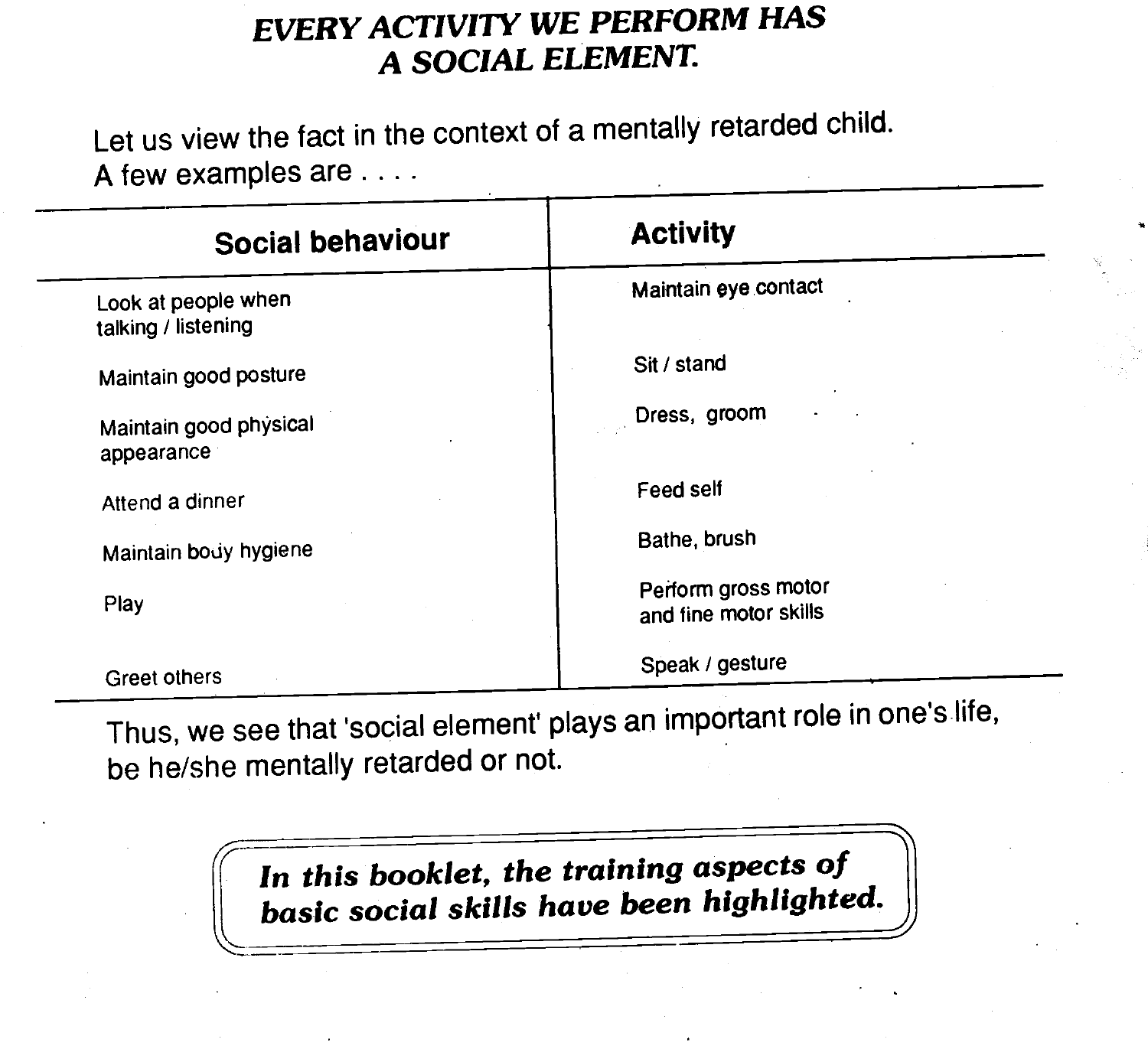Instruct the child that when she sees a familiar person, she ₩ should greet the person by saying "namaste/salam/hello" and soon.

Also tell her that she should say "bye-bye" when the person is leaving the place.

\* Let the child see when you greet familiar persons.

\* Encourage the child to greet by holding her hands and helping her do the appropriate gesture.

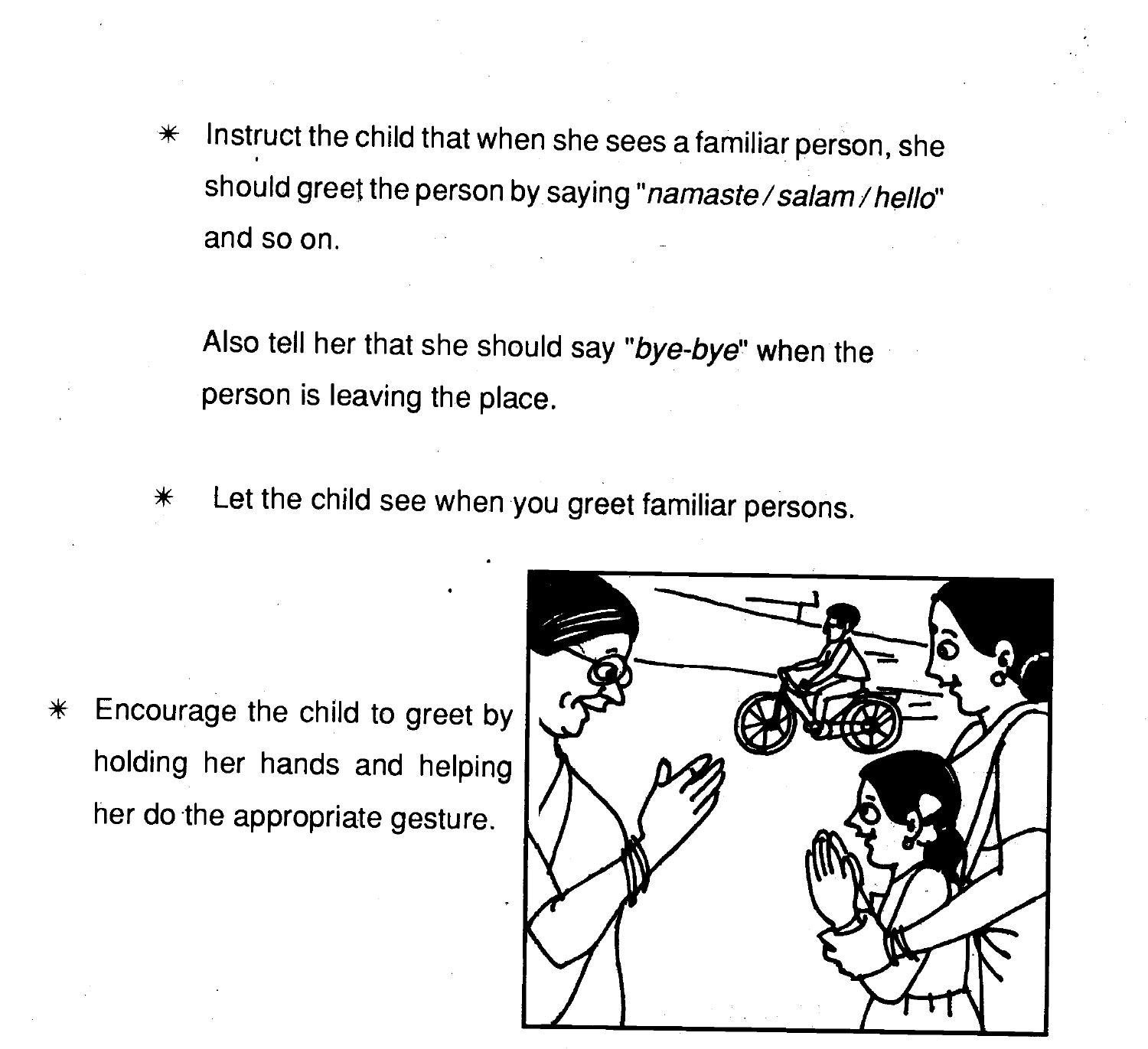$*$  When you know that a person familiar to the child is going to arrive, remind the child of what she should do on that person's arrival.

Give clues to the child by saying-

Look! Uncle has come! n What should you say to him now?"





"Look ! Uncle is leaving! What should you say to him now ?"

# To greet and bid farewell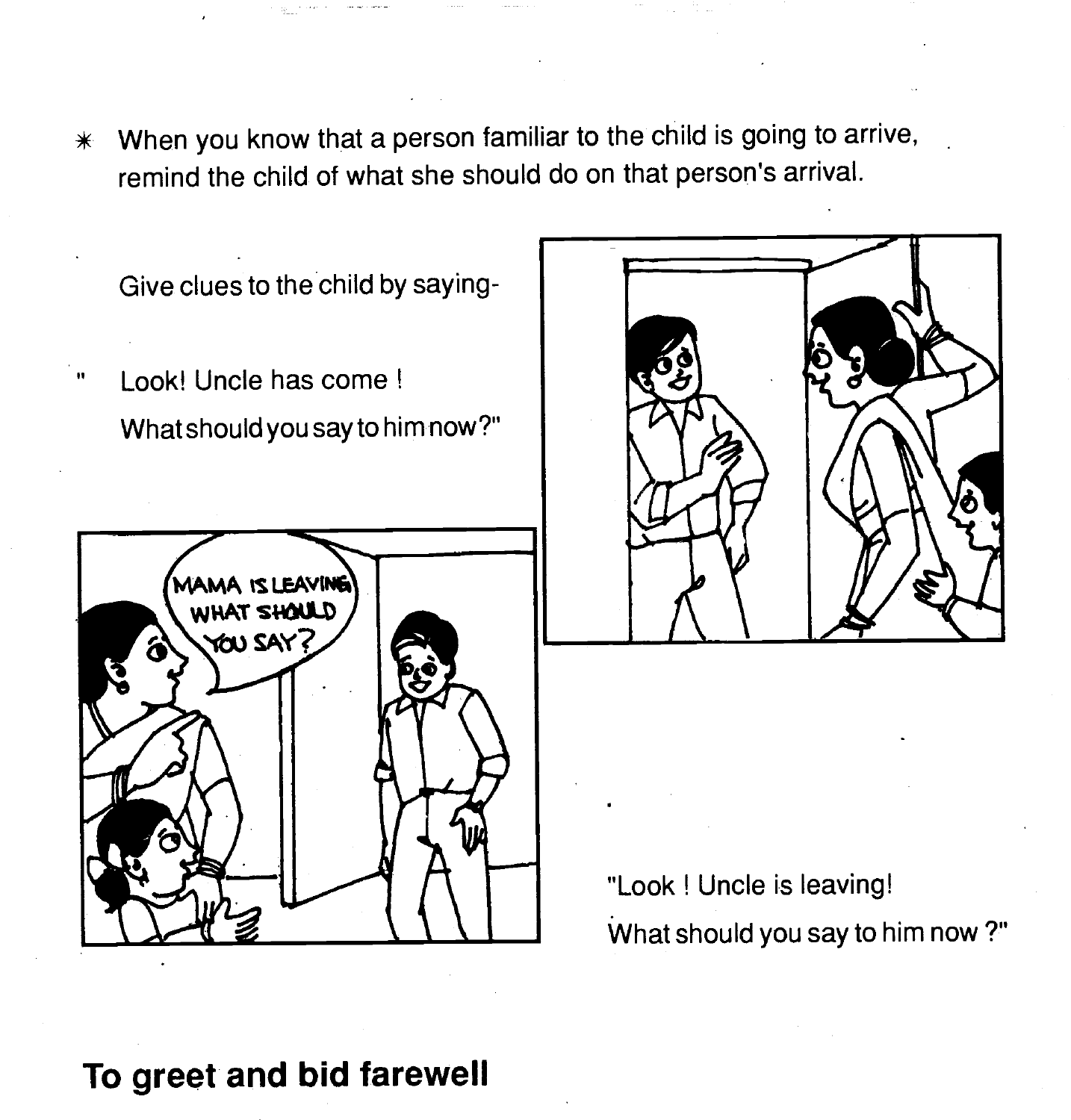- During every day conversations with the child and other family members, say "please", "thank you", "excuse me" and "sorry" at appropriate times.
- Use the words when you want the child to do something for you.  $\ast$

 $*$  Direct the child's attention to these words, when others use them.





\* Encourage the child to say "*please*" when she wants your help, for example, in opening a door , and "thank you", when you open the door for her.

At first, prompt by saying the entire statement"say thank you". Gradually reduce your help, by giving him a clue - "what should you say now?"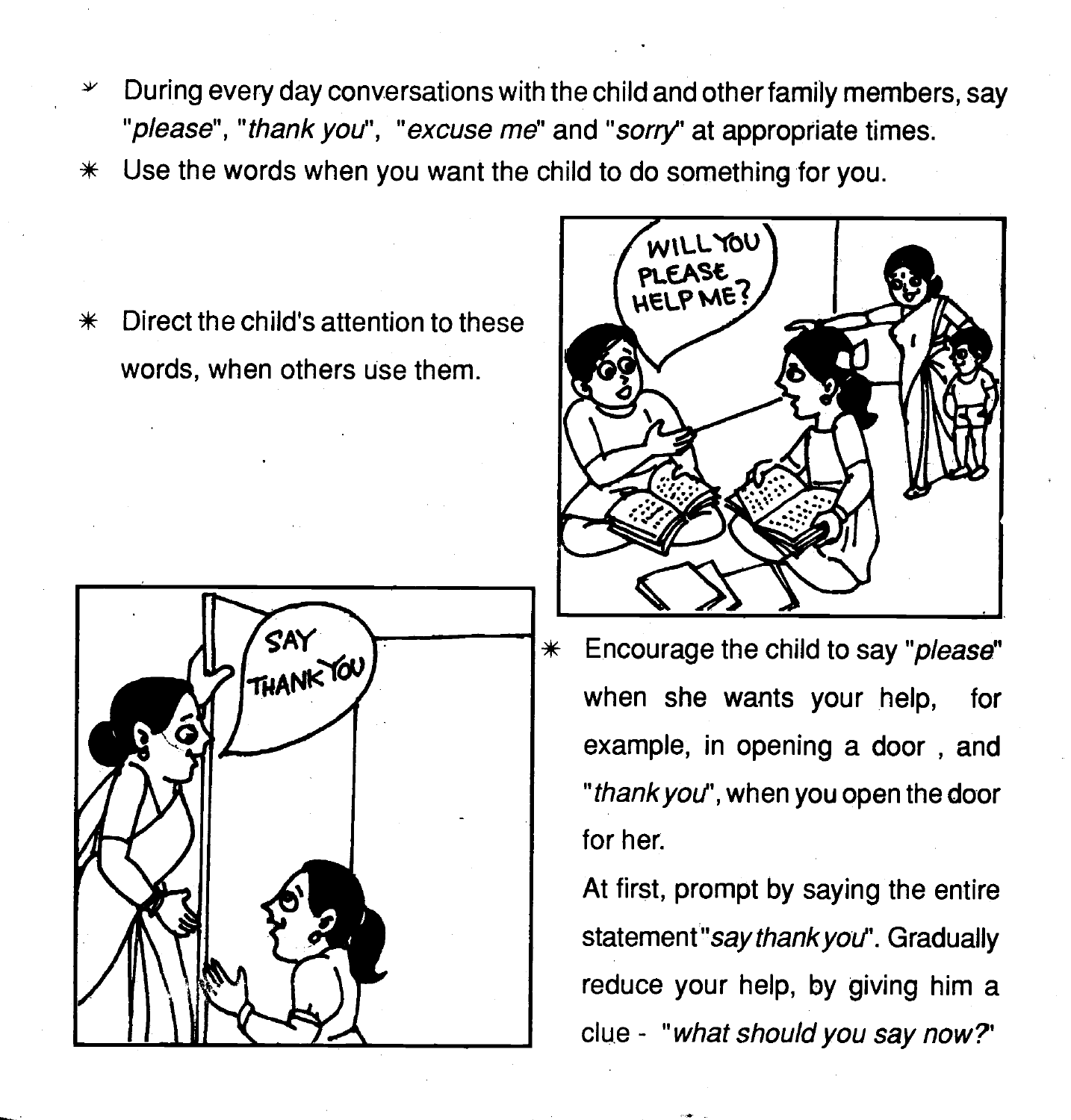

- $*$  If he hurts someone, insist on gesturing / saying "sorry'.
- If you hurt the child or if you fail to  $\ast$ keep up a promise for the child don't forget to say "sorry".

Show him how to move in crowded places by saying "excuse me" when people are blocking the way.



Be consistent in giving him instruction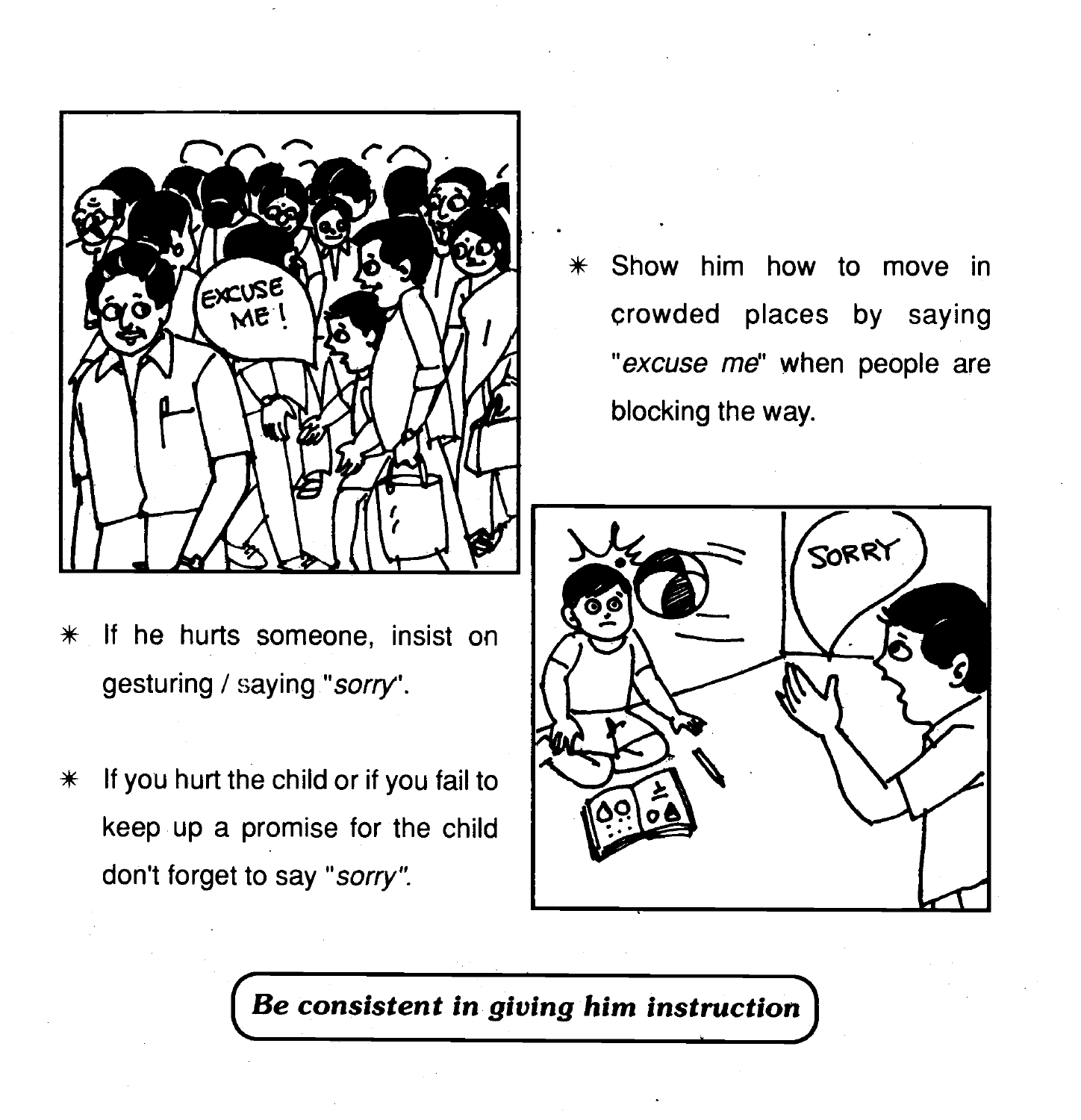Teach the child the aspect of  $\ast$ "sharing" by encouraging the child's brothers and sisters to share play material with him.





 $*$  Arrange play activities with other children of about the same age.

Gatherchildren atone place. Instruct them that you will call each child's name by turns, and whoever is called will have to say a rhyme, sing, dance, mime....

By this, the child is also encouraged to take part in a group!

When you go out, bring some eatables. Give them to the child and ask him to share with other family members.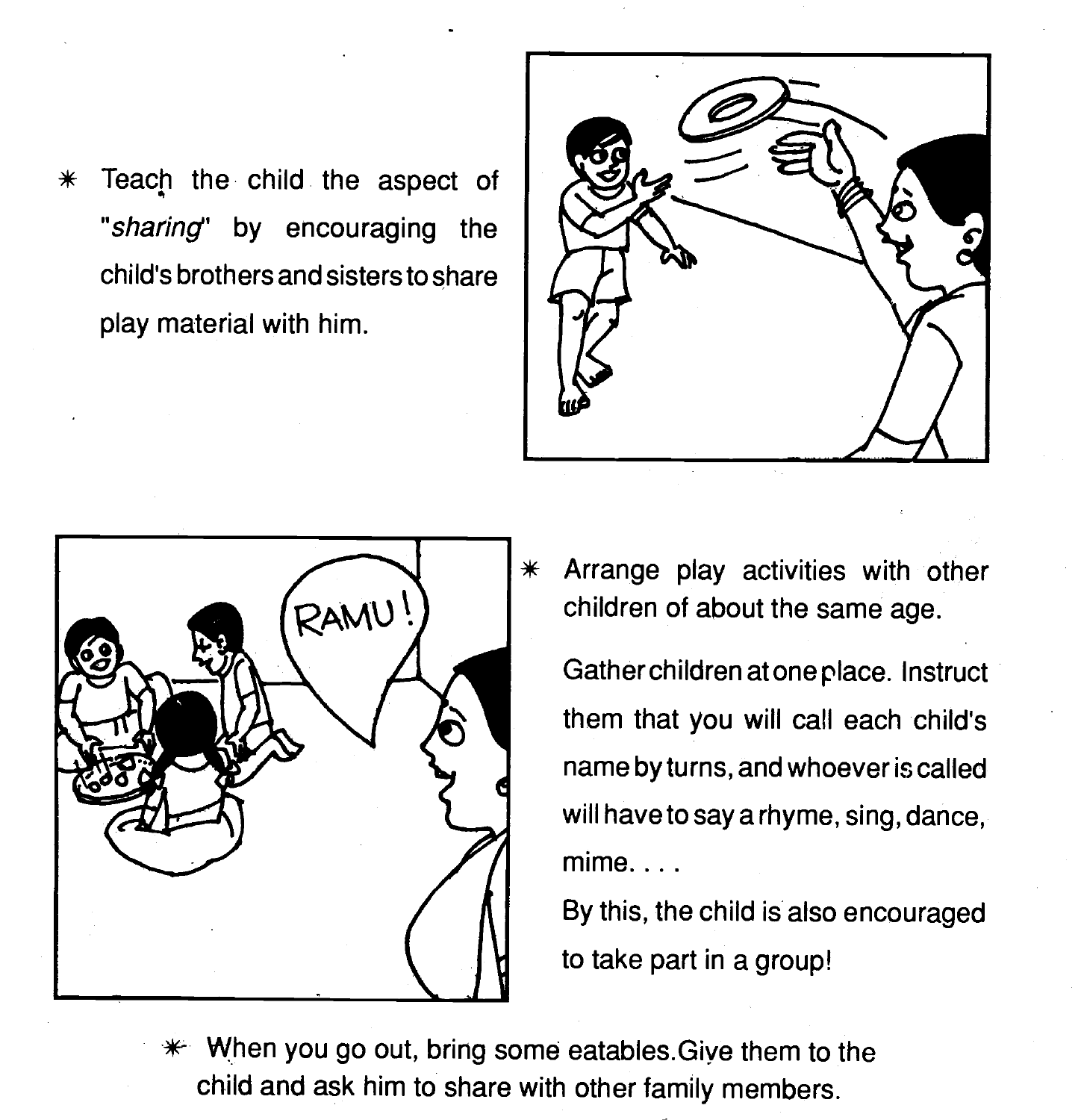\* During meal time, make him sit with other family members and wait for his turn to be served. PRAISE HIM FOR WAITING.



When you go out, draw the child s attention to people waiting in queues for their turns, at the bus stop, bank, post office... and so on.



When you take the child to a park, sensitize him to the aspect of "waiting for turns."



A lot of learning takes place by observation! Hence, make sure that you first conform to all the things that you expect your child to learn !

# To share materials and take turns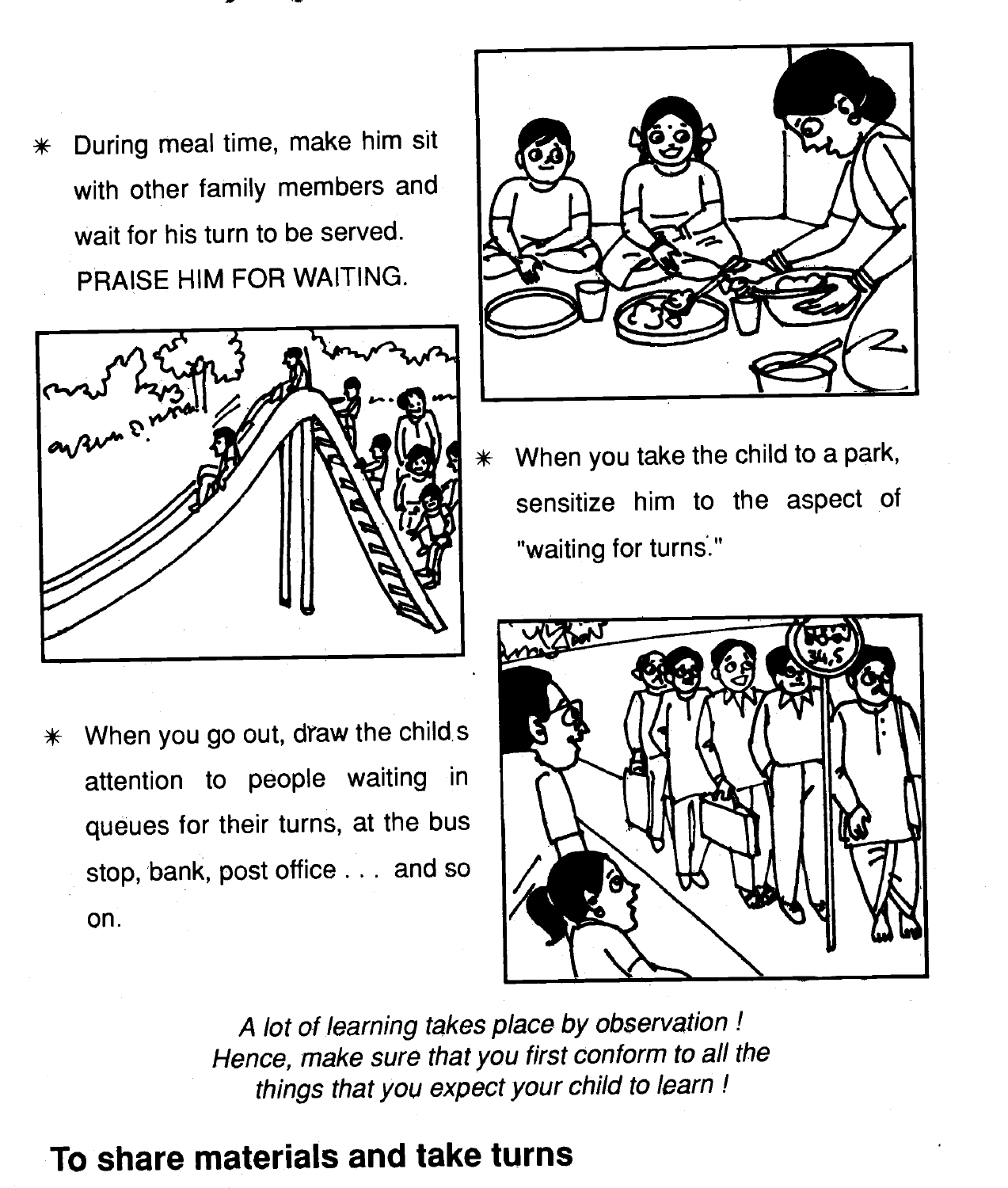$*$  When the child is playing with his toy; ask him if you could play with it for sometime. Promise him that you would refurn it; Playwith itfor a short time and give it back to him. Praise him for sharing.



Gradually, develop the habit of "asking permission" when he wants to take something from others



\* Suppose the child wants to play with a doll that her brother/sister is already playing with . . Instruct the child to request for it. Encourage her to use "please" and "thank you" and also to return the doll after she has finished playing with it.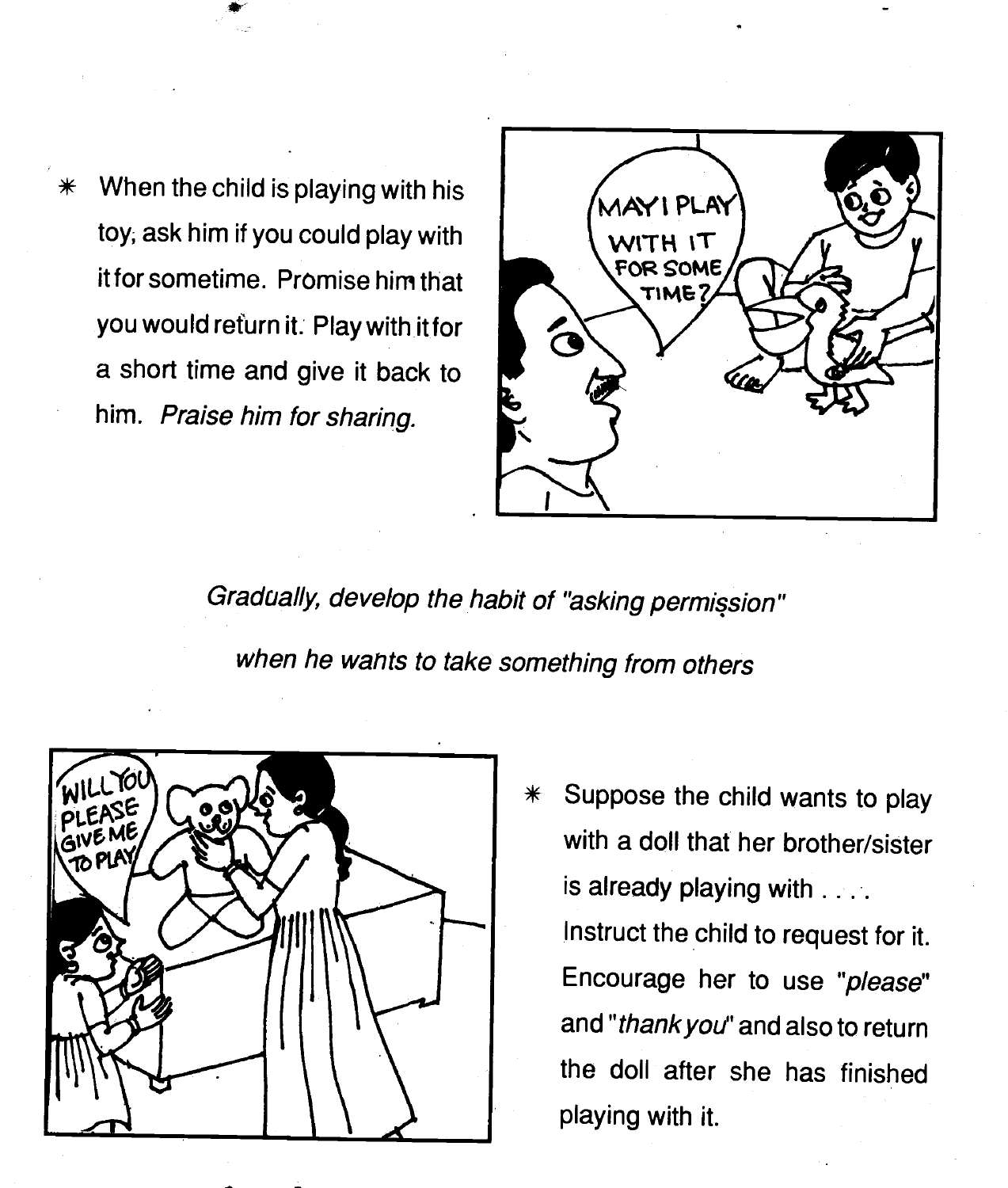\* In daily routine, if the child wants to take any thing from others, for e.g., a pencil, a  $\parallel \parallel \parallel \parallel \parallel A$ <br>picture book, food item so picture book, food item, so on..., let him ask for it, thank and return it after careful use, depending on the article taken.



As far as possible advise him not to borrow from others. You be a GOOD MODEL!

To ask permission to use belongings of others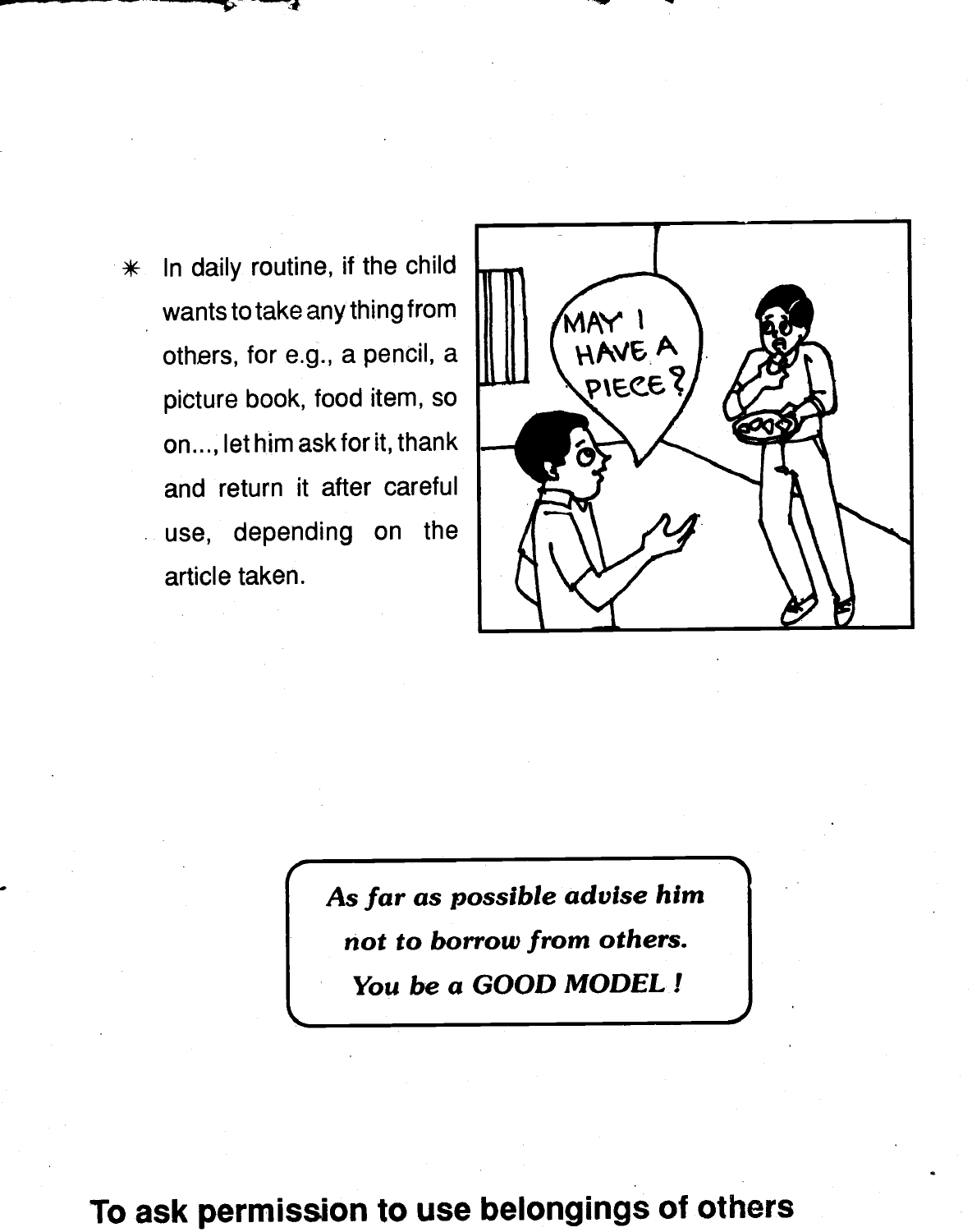









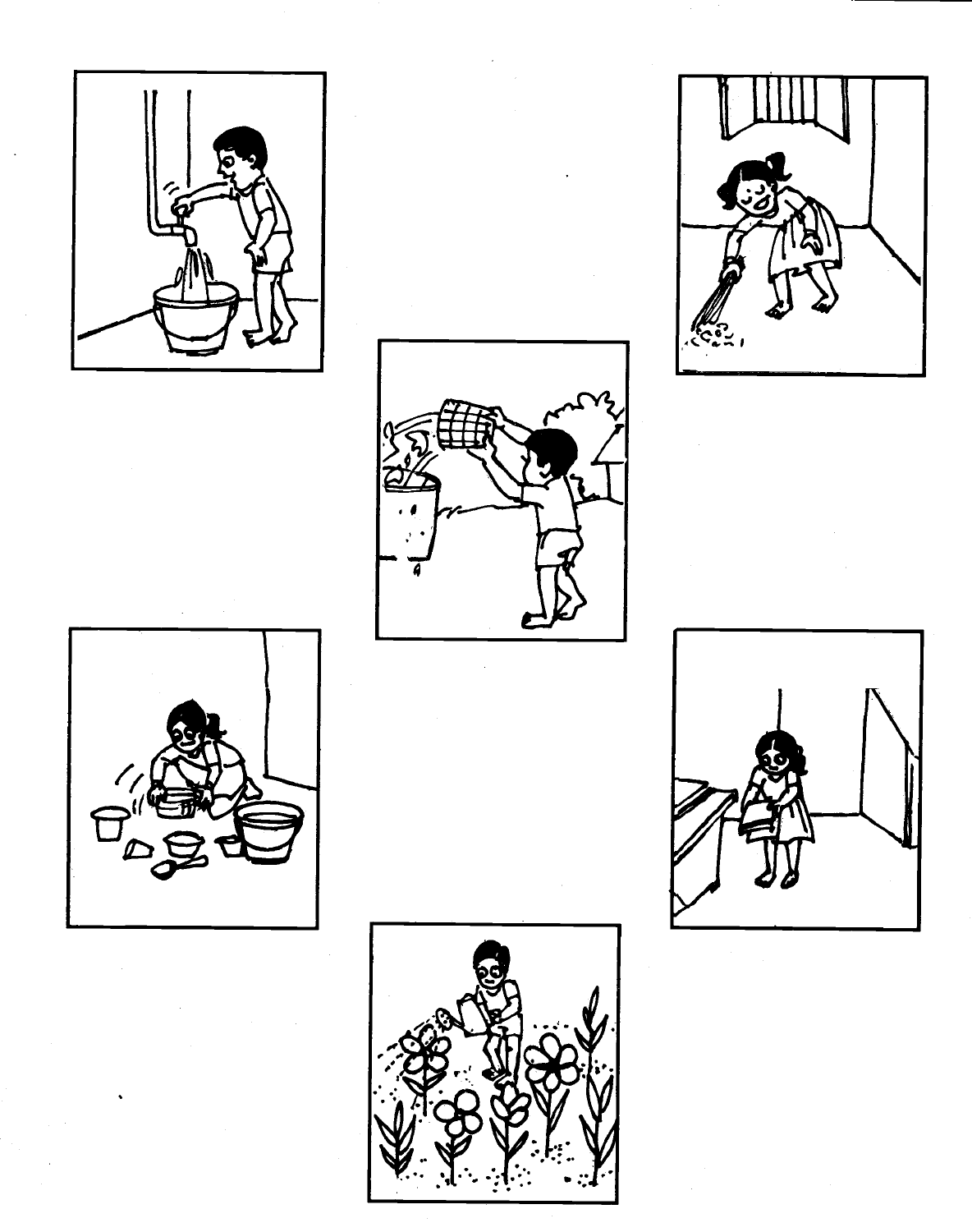Involve the child as much as possible in all household activities.

Though you could do faster, it is worth giving your child a chance, as these activities form foundation for independent living.

#### Be flexible

Initially, don't be too fussy about the child's standard of work.

Instead, appreciate the efforts of the child for doing the task. Gradually the child will learn to do it better.



Allow the child to do as much as he/she can do. Assist only when the child tends to fail in his repeated attempts. I

Some of the daily chores where mentally retarded individuals can be of help.... bringing water from the tap to fill tubs brooming, mopping, dusting, cleaning utensils throwing trash / vegetable peals putting away utensils to wash washing, drying and folding clothes watering plants

and so on  $\dots$ .

# To help 'you' in daily chores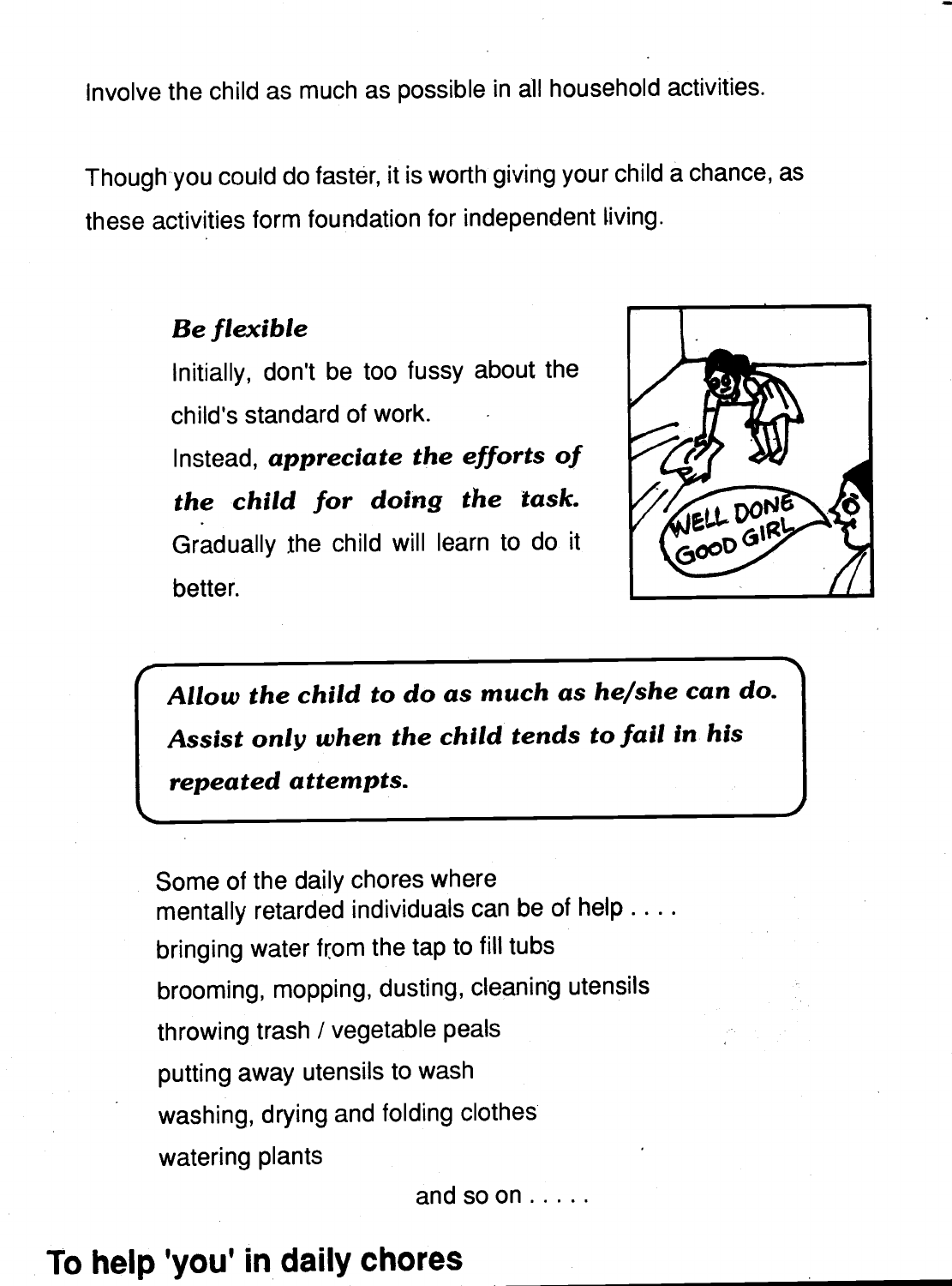Under guidance allow the mentally retarded individual to interact with people of the same and opposite sex

Instruct him/her to keep **60** appropriate physical distancewhen taiking to others.



Give him opportunities, in many different situations, to interact with people of opposite sex.



Allow him to talk to them, go'to their house and so on.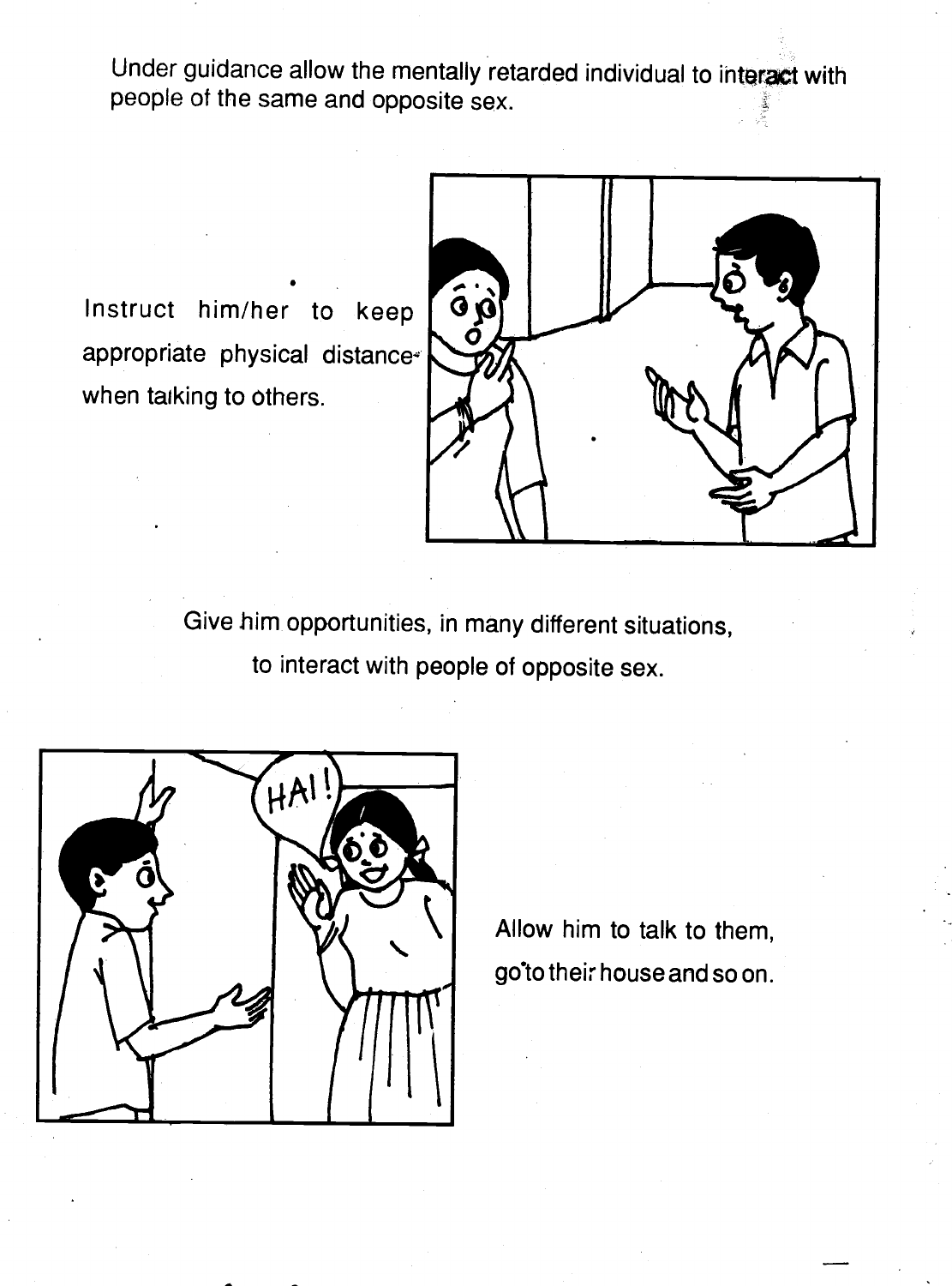Practically orient the child to social etiquette and manners, by involving him in weddings, parties, religious events and outings.



Discuss the kind of behaviour expected of him in a given situation, before involving him.

### BE A GOOD MODEL FOR THE CHILD

Reward 'good behaviour' consistently

Rewards can be words of praise, a hug, or a special privilege. Examples: Giving him a chance to play with his favourite toy, taking him for an outing and so on. . .

To engage in positive relationship with the other sex